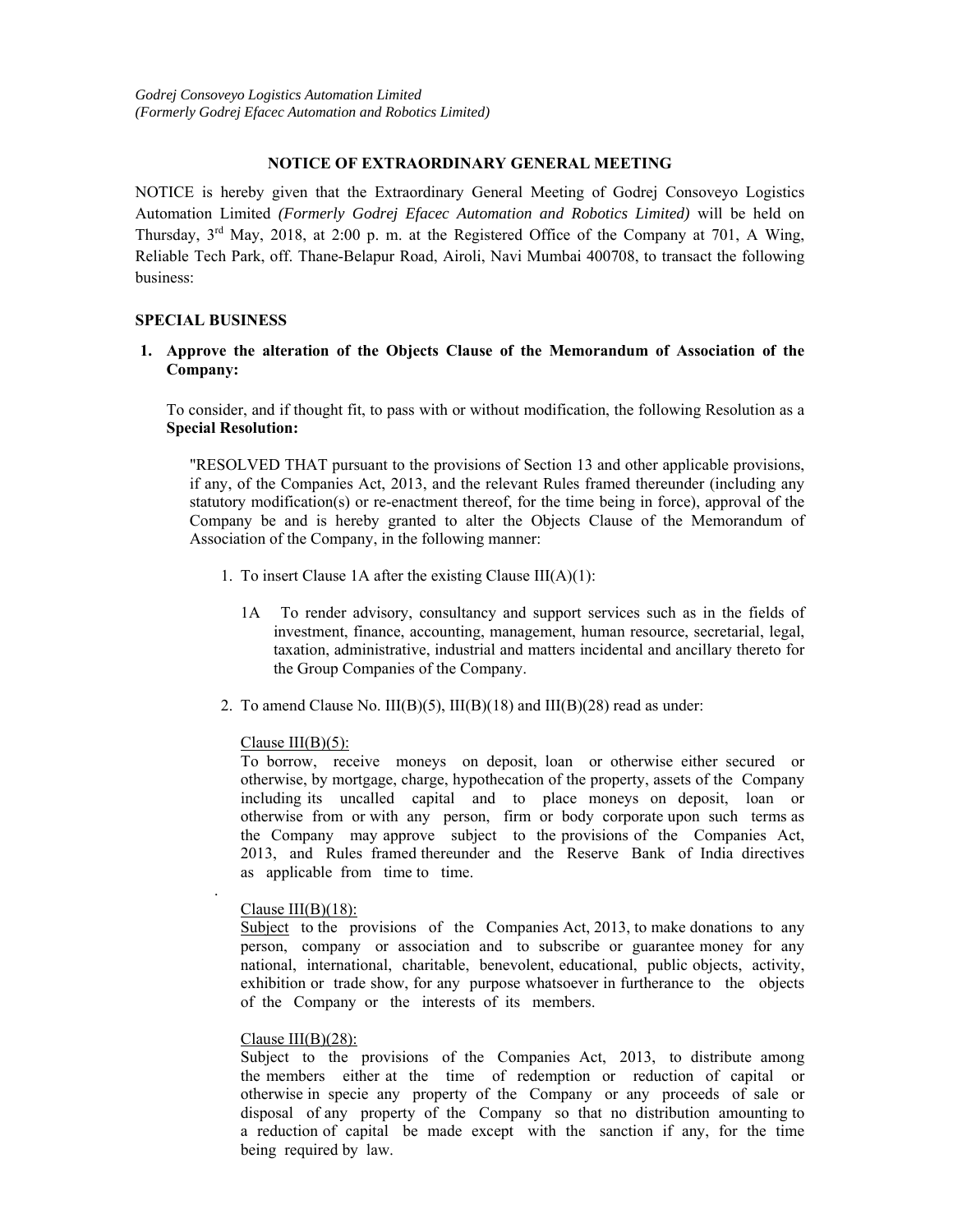3. To delete Clause III(C) - Other Objects

FURTHER RESOLVED THAT the Board of Directors and Secretary of the Company be and is hereby severally authorised to take such steps and do such acts, deeds, matters and things as may be necessary or expedient to give full effect to this Resolution.

### **NOTES**:

- (a) The relative Explanatory Statement pursuant to Section 102 of the Companies Act, 2013, in respect of the business mentioned under Item No. 1 as set out in the Notice is annexed hereto.
- (b) A MEMBER ENTITLED TO ATTEND AND VOTE AT THE EXTRAORDINARY GENERAL MEETING OF THE COMPANY IS ENTITLED TO APPOINT A PROXY TO ATTEND AND VOTE INSTEAD OF HIMSELF AND SUCH A PROXY NEED NOT BE A MEMBER OF THE COMPANY. A person can act as proxy on behalf of Members not exceeding fifty and holding in the aggregate not more than ten percent of the total share capital of the Company carrying voting rights. A Member holding more than ten percent of the total share capital of the Company carrying voting rights may appoint a single person as proxy and such person shall not act as proxy for any other person or Member. Proxies in order to be effective should be deposited at the Registered Office of the Company, not less than 48 hours before the commencement of the meeting.

 Proxies submitted on behalf of the limited companies, societies, partnership firms, etc., must be supported by appropriate resolution/authority, as applicable, issued on behalf of the nominating organization.

- (c) The instrument appointing a Proxy must be deposited with the Company at its Registered Office not less than 48 hours before the time for holding the Meeting. A proxy so appointed shall not have any right to speak at the Meeting. A Proxy Form in Form MGT-11 is annexed to this Notice marked as **Enclosure-I**.
- (d) All documents referred to in the accompanying Notice are available for inspection at the Registered Office of the Company during office hours on all days except Sundays and public holidays, upto the date of the Extraordinary General Meeting.
- (e) Corporate Members intending to send their authorized representatives to attend the Extraordinary General Meeting are requested to send a certified copy of the Board resolution authorizing their representative to attend and vote on their behalf at the Meeting.

### **By order of the Board of Directors**

**Sd/-**  Suneeta Mane Company Secretary Membership No.: A26206

Mumbai, 3rd May, 2018

*Registered Office:*  701, A Wing Reliable Tech Park off. Thane-Belapur Road Airoli, Navi Mumbai 400 708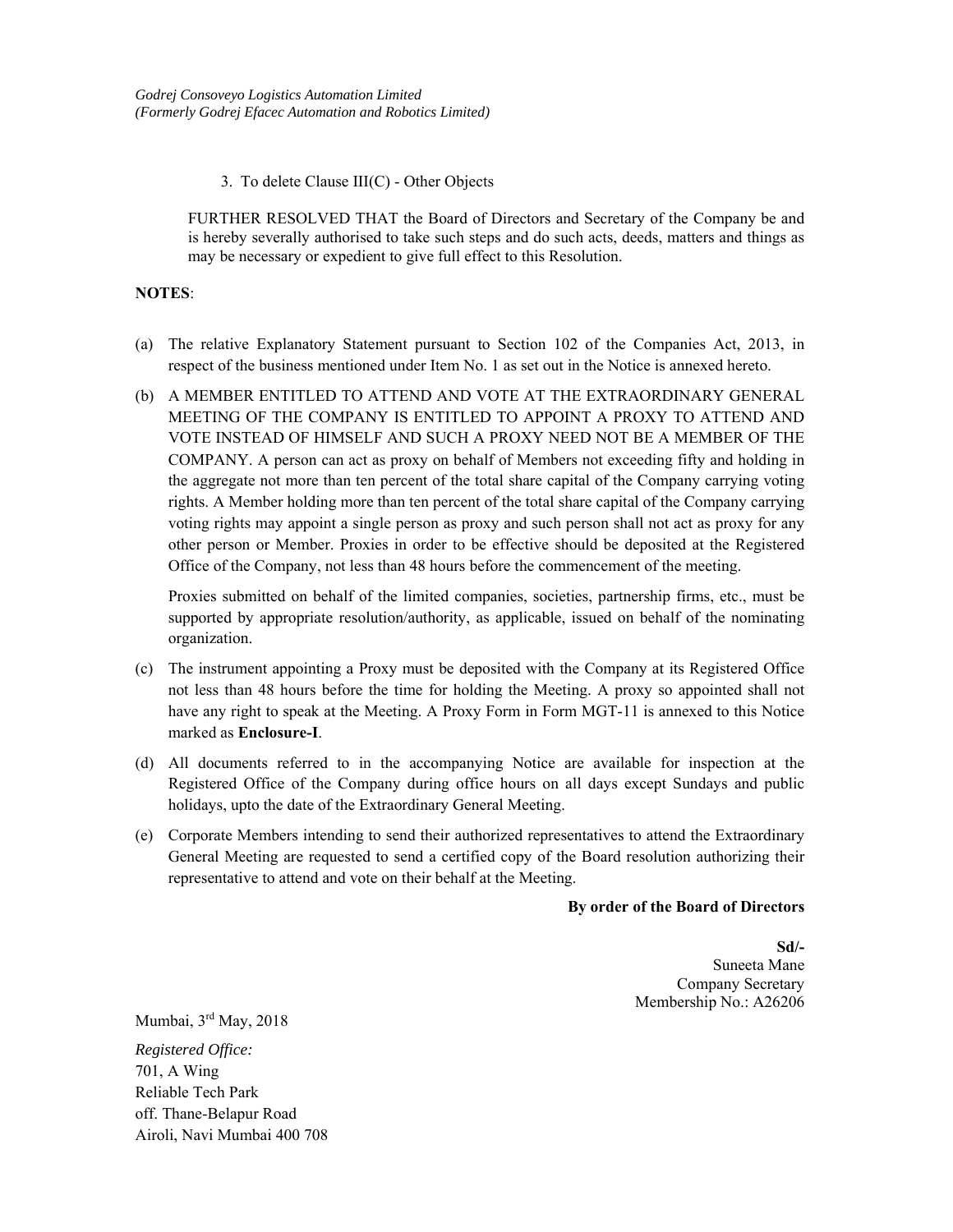# **ANNEXURE TO NOTICE OF EXTRAORDINARY GENERAL MEETING**

# **EXPLANATORY STATEMENT PURSUANT TO SECTION 102 OF THE COMPANIES ACT, 2013**:

The following Statement, as required by Section 102 of the Companies Act, 2013, sets out all material facts relating to the business under Items No. 1 mentioned in the accompanying Notice dated  $3<sup>rd</sup>$  May, 2018.

The Members are informed that:

The present Objects Clause of the Memorandum of Association (MoA) of the Company allows it to conduct the business it is currently engaged in, the same will be needed to be expanded and/or modified to allow the Company to the flexibility to pursue activities which it may consider doing so in the future.

Further in order to align the Object Clause of the MoA of the Company as per Table-A of Schedule-I of the Companies Act, 2013, it will be prudent to delete the references of the provisions of erstwhile Companies Act, 1956, and replace it with the corresponding references of the provisions of Companies Act, 2013 and to delete 'Other Objects' Clause from the MoA.

Further, Section 13 of the Companies Act, 2013 provides that a company may alter its Objects Clause of the MoA, provided approval of its Members by way of a Special Resolution, in respect of such alteration is obtained. In compliance thereof, a Special Resolution as set out in the accompanying Notice at Item No. 1 is now being placed before the Members of the Company for their approval.

The Board of Directors of the Company commends the passing of the Special Resolution as set out in the Notice of this Meeting.

The proposed MoA is available for inspection at the Registered Office of the Company on all working days during normal business hours without payment of any fees by the Members.

No Director/ Key Managerial Personnel of the Company or their relatives are in any way, concerned with or interested, financially or otherwise, in the said Special Resolution at Item No. 1 of the accompanying Notice.

### **By order of the Board of Directors**

**Sd/-**  Suneeta Mane Company Secretary Membership No.: A26206

Mumbai, 3rd May, 2018

*Registered Office:*  701, A Wing, Reliable Tech Park, off. Thane-Belapur Road, Airoli, Navi Mumbai 400 708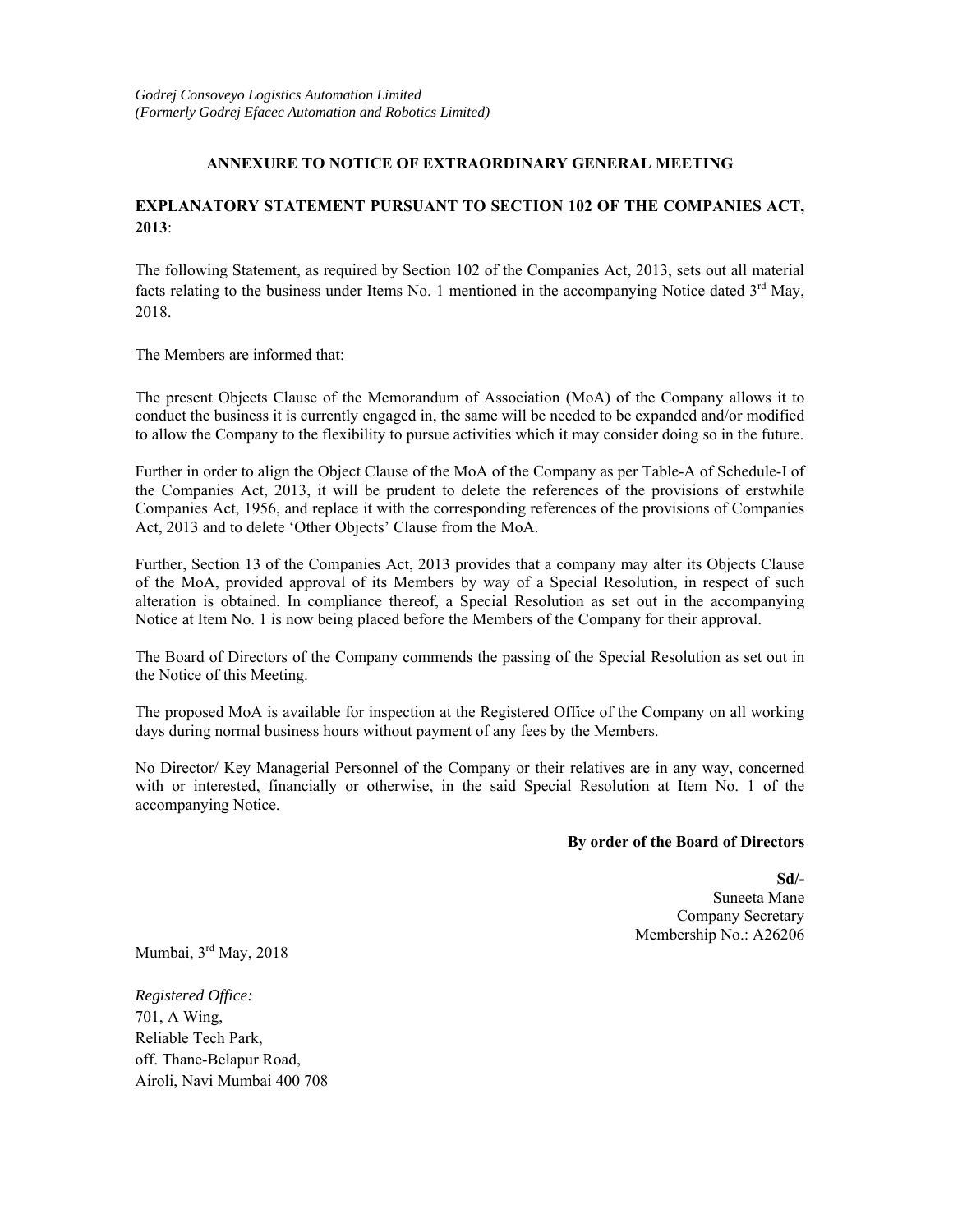# **ATTENDANCE SLIP**

### **Godrej Consoveyo Logistics Automation Limited**

*(Formerly Godrej Efacec Automation and Robotics Limited)*  Registered Office: 701-A, Reliable Tech Park, off Thane-Belapur Road, Airoli, Navi Mumbai, 400 708. CIN: U28990MH1996PLC104088

Extraordinary General Meeting  $-3<sup>rd</sup>$  May, 2018

| Name of the member(s):        |  |
|-------------------------------|--|
| Name of the Proxy:            |  |
| No. of shares :               |  |
| Folio No. / *DP id and Client |  |
| id:                           |  |

*\*Applicable for investors holding shares in electronic form* 

I/We hereby record my/our presence at the **EXTRAORDINARY GENERAL MEETING** of the Company on Thursday, 3rd May, 2018 at 2:00 p.m. at the Registered Office of the Company, at 701-A, Reliable Tech Park, off Thane-Belapur Road, Airoli, Navi Mumbai, 400 708.

> Member's / Proxy's Signature (To be signed at the time of handing over this slip)

\_\_\_\_\_\_\_\_\_\_\_\_\_\_\_\_\_\_\_\_\_\_\_\_\_\_\_\_\_\_\_\_\_\_\_\_\_\_\_\_\_\_\_

- **Notes.** 1. Please complete this attendance slip and hand it over at the entrance of the meeting hall.
	- 2. Joint shareholders may obtain additional attendance slip at the venue of the meeting.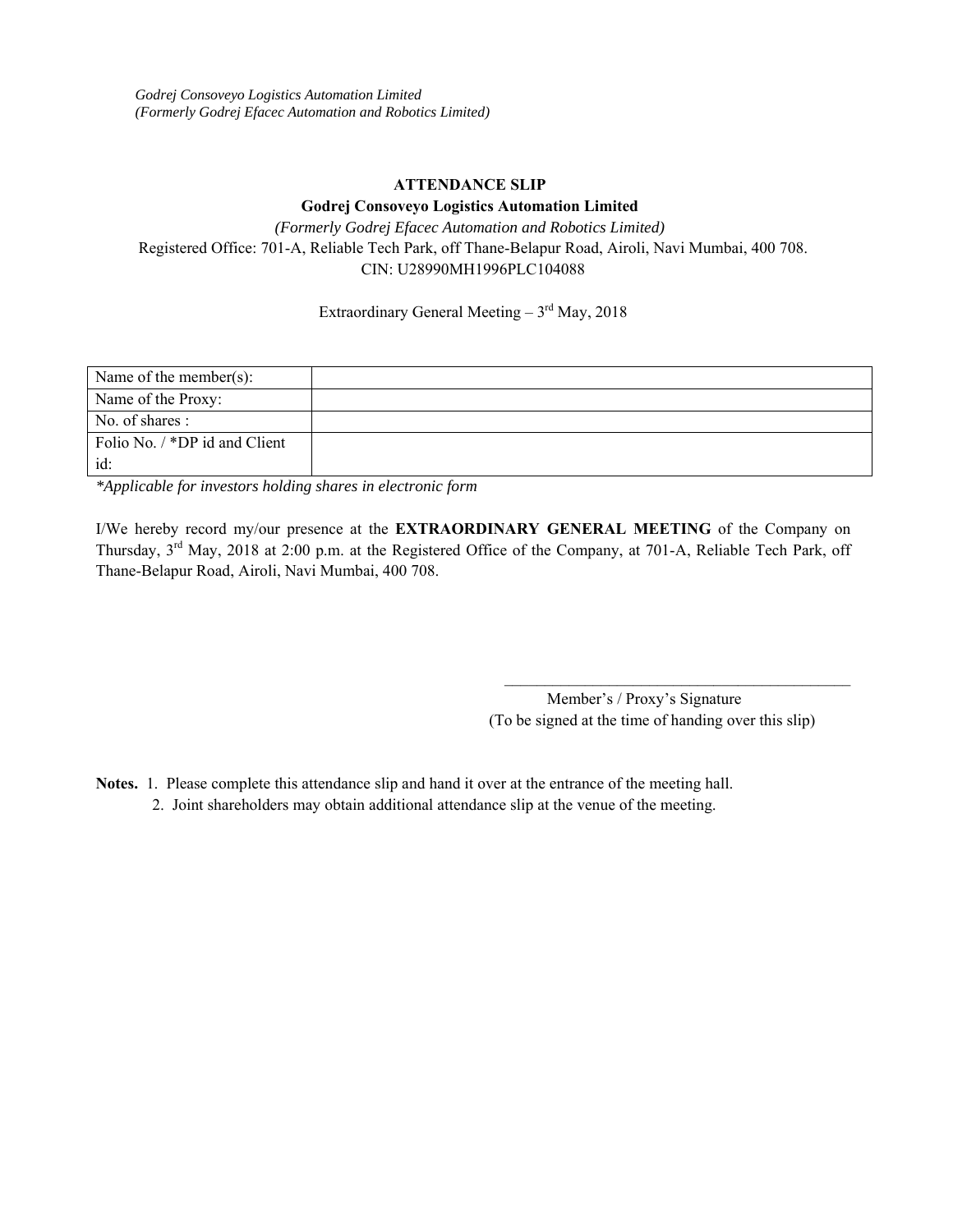### **Enclosure-I**

### **Form No. MGT-11**

**Proxy form** 

# *[Pursuant to section 105(6) of the Companies Act, 2013 and rule 19(3) of the* Companies (Management and Administration) Rules, 2014*]*

| Name of the Member(s) |  |
|-----------------------|--|
| Registered Address    |  |
| Email Id              |  |
| Registered Folio No   |  |

I/We, being the member (s) of the above named company, hereby appoint

1. Name : Address : E-mail Id : Signature :……………., or failing him

2. Name : …………………… Address: E-mail Id : Signature:…………….,

as my/our proxy to attend and vote (on a poll) for me/us and on my/our behalf at the Extraordinary General Meeting of the Company, to be held on Thursday, 3<sup>rd</sup> May, 2018 at 2:00 p.m. at the Registered Office of the Company, at 701-A, Reliable Tech Park, off Thane-Belapur Road, Airoli, Navi Mumbai, 400 708 and at any adjournment thereof in respect of such resolutions as are indicated below:

# **SPECIAL BUSINESS:**

**1. Approve the alteration of the Objects Clause of the Memorandum of Association of the Company** 

Signed this…… day of……… 2018

Signature of shareholder ……………………………….

Signature of Proxy holder(s)……………………………

Affix Revenue Stamp

**Note: This form of proxy in order to be effective should be duly completed and deposited at the Registered Office of the Company, not less than 48 hours before the commencement of the Meeting.**